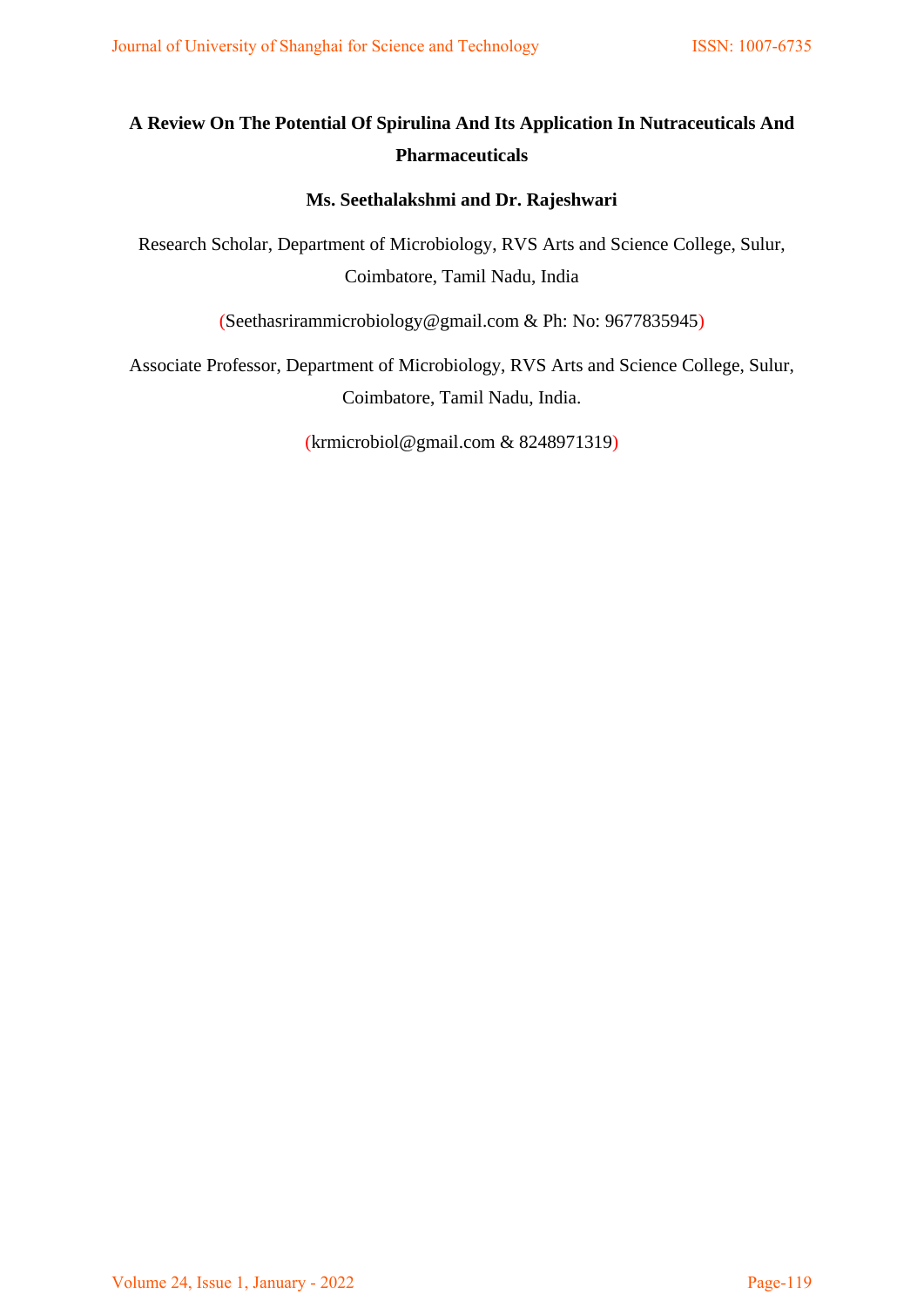## **ABSTRACT**

Microalgae and lactic acid bacteria have become an innovative and promising resource of nutritional supplements as they are commercially cultivated to produce valuable compounds, including protein, pigments, lipids, essential amino acids, monounsaturated and polyunsaturated fatty acids, carotenoids, steroids and vitamins. The pharmacological actions, such as nutraceutical improvements, lowering LDL cholesterol levels, anti-inflammation, antioxidation, antitumor, immunological enhancement, and hepatorenal protection from *Spirulina* spp and Lactic acid Bacillus have been reported recently. Based on the therapeutic potential of spriulina fermentation based lactic acid bacteria, different application studies such as, determining the effect of *Spirulina* fermentation with Lactic acid bacteria (FSL) on enhancing the Nutraceutical properties of *Spirulina* species, investigating the effect of *Spirulina* fermentation with Lactic acid bacteria (FSL) on lowering the LDL cholesterol and increasing HDL cholesterol, and evaluating the cytotoxic effect and influence of FSL on human cancer cell line was reviewed in the current article.

Key words: *Spirulina* fermentation, Lactic acid bacteria, cholesterol, anti-cancer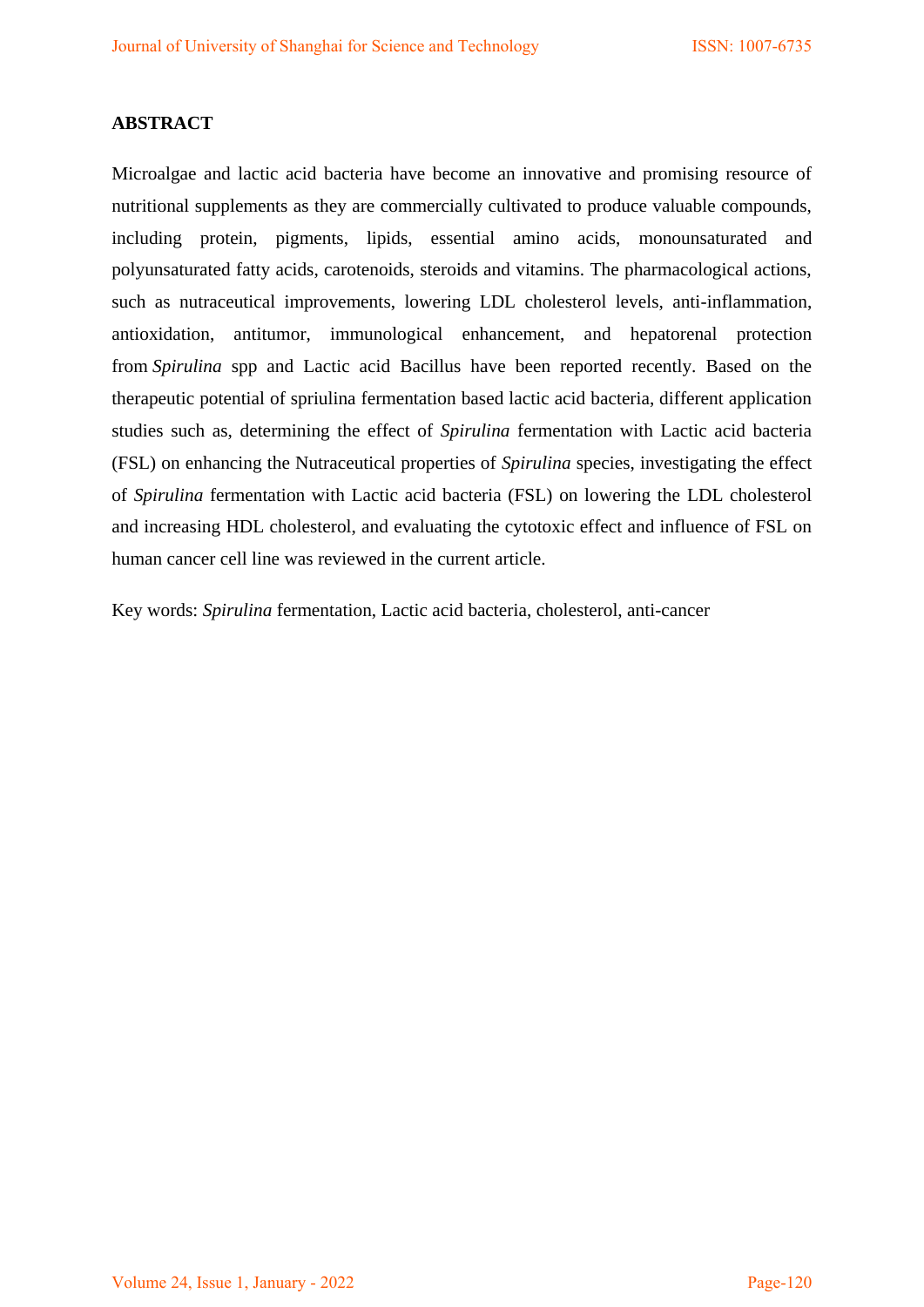### **INTRODUCTION**

Along with the development of marine biological pharmaceutical research, higheffective and low-toxic drugs and functional foods isolated from marine organisms have become a new field of pharmacy and bromatology. The pharmacological actions, such as nutraceutical improvements, lowering LDL cholesterol levels, anti-inflammation, antioxidation, antitumor, immunological enhancement, and hepatorenal protection of Cphycocyanin (C-PC) from *Spirulina platensis*, and bacteriocin from probiotic lactic acid bacillus have been reported. C-PC has important value of development and utilization either as drug or as functional food. Lactic acid bacteria (LAB) are beneficial probiotic organisms that contribute to improved nutrition, microbial balance, and immuno-enhancement of the intestinal tract, as well as lower cholesterol. There are many researches about the various pharmacological actions and mechanisms of C-PC, but related reports are only to some extent integrated deeply and accurately enough, which put some limitations to the further application of C-PC in medicine. Particularly, with the improvement of living standards and attention to health issues, C-PC being a functional food is preferred by more and more people. C-PC is easy to get, safe, and nontoxic; thus, it has a great potential of research and development as a drug or functional food. Here, the separation and purification, physicochemical properties, physiological and pharmacological activities, safety, and some applications are reviewed to provide relevant basis for the development of natural medicine and applied products. Over the last few decades, products from natural, non-synthetic origin have become increasingly important for the prevention and treatment of cancer due to the toxic side effects of many synthetic anti-cancer drugs. *Arthrospira platensis* (AP), often called "*Spirulina*", belongs to the phylum of cyanobacteria with characteristic photosynthetic capability. These filamentous, gram-negative cyanobacteria or blue-green algae are considered as one of the sources of such natural bioactive substances (Qian Liu et al., 2016).

Based on the therapeutic potential of spriulina fermentation based lactic acid bacteria, different application studies were reviewed in the present article. The applications are as follows,

- determining the effect of *Spirulina* fermentation with Lactic acid bacteria (FSL) on enhancing the Nutraceutical properties of *Spirulina* species,
- investigating the effect of *Spirulina* fermentation with Lactic acid bacteria (FSL) on lowering the LDL cholesterol and increasing HDL cholesterol, and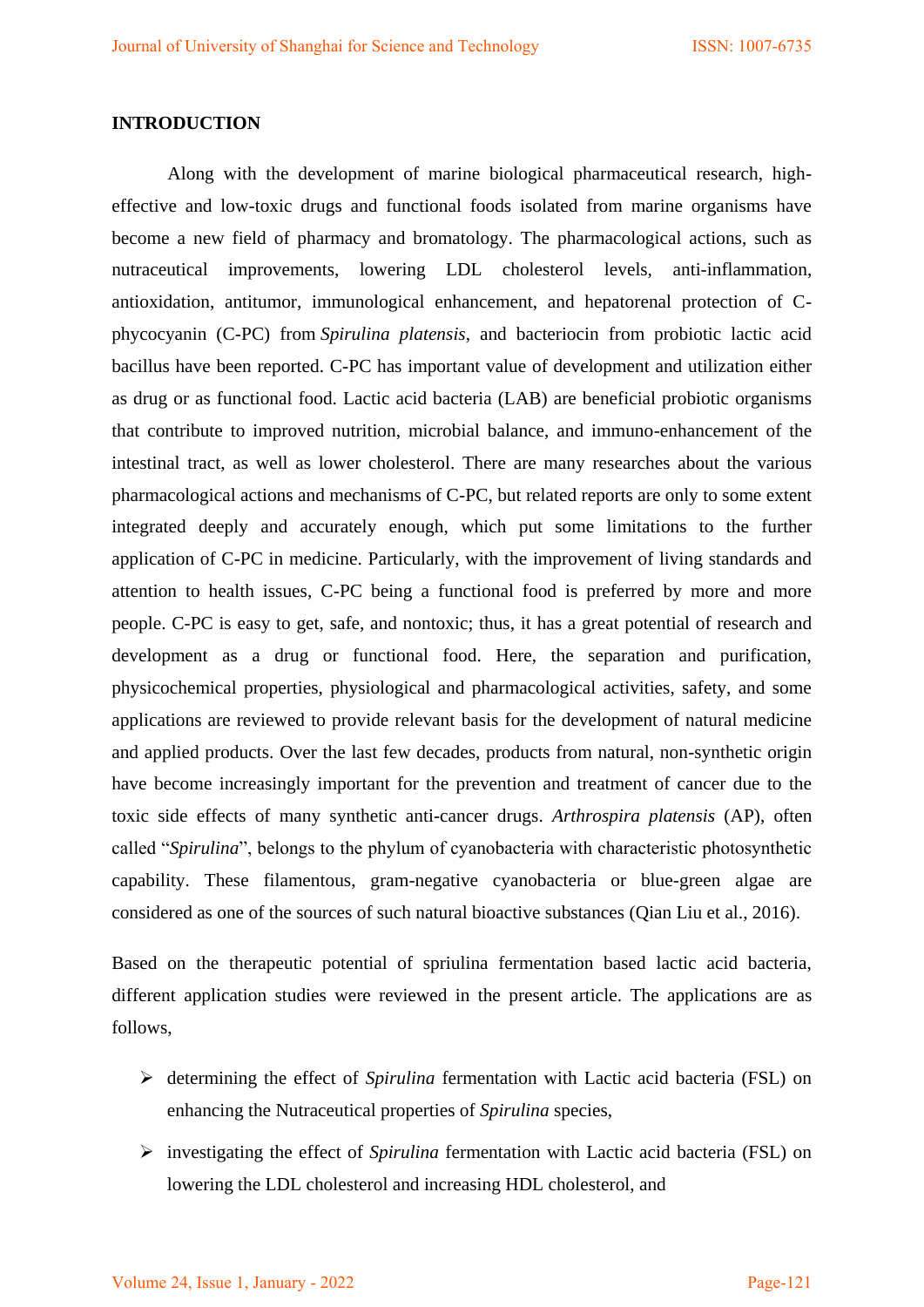$\triangleright$  evaluating the cytotoxic effect and influence of FSL on human cancer cell line.

Many researchers were worked on each of these above applications. The literature survey on these individual application works were collected and reviewed in this article for better understanding.

# **1. Determining the effect of** *Spirulina* **fermentation with Lactic acid bacteria (FSL) on enhancing the Nutraceutical properties of** *Spirulina* **species**

 The effect of fermentation using *Spirulina* culture with lactobacillus species for increasing the nutraceutical potential was studied by Elena de Marco Castro et al.,(2019). The researchers used a filamentous fresh-water planktonic cyanobacterium called *Arthrospira platensis*. It has been reported to contain diverse biological activities and a unique nutritional profile, due to its high content of valuable nutrients. This study aimed to further improve the bioactive profile of *Spirulina*, by fermenting it with the lactic acid bacterium *Lactobacillus plantarum*. In vitro comparison of the total phenolic content (TPC), C-phycocyanin, free methionine, DPPH radical scavenging capacity, ferric reducing antioxidant power (FRAP), oxygen radical absorbance capacity (ORAC) and protein fragmentation via SDS-PAGE in untreated versus 12 to 72 h fermented *Spirulina* is reported here. After 36 h fermentation, TPC was enhanced by 112%, FRAP by 85% and ORAC by 36%. After 24 h, the DPPH radical scavenging capacity increased 60%, while the free methionine content increased by 94%, after 72 h. Past 36 h of fermentation, the total antioxidant capacity (TAC) diminished, possibly due to deterioration of the heat-sensitive antioxidants. However, protein fragmentation and free methionine content increased, linearly, with the fermentation time. Cyanobacterial peptides and other bioactive compounds trapped within the *Spirulina* cell wall are released during fermentation and have a significant potential as a functional ingredient in nutraceuticals and pharmaceuticals, in addition to their nutritive value.

[Recently, Alberto Niccolai](https://www.ncbi.nlm.nih.gov/pubmed/?term=Niccolai%20A%5BAuthor%5D&cauthor=true&cauthor_uid=33193143) (2020) evaluated the suitability of *Arthrospira platensis* F&M-C256 (*Spirulina*) biomass in a vegetal soybean drink or in water, as substrate for lactic acid fermentation by the probiotic bacterium *Lactiplantibacillus plantarum* ATCC 8014 (LAB8014) and to evaluate the fermented products in terms of bacteria content and organic acids content, biochemical composition, total phenolics, and phycocyanin content, *in vitro* digestibility, *in vitro* and *in vivo* antioxidant activity. After 72 h of fermentation, a bacterial concentration of about 10.5 log CFU  $mL^{-1}$  in the broths containing the soybean drink + *Spirulina* + LAB8014 (SD + S + LAB8014) or water + *Spirulina* + LAB8014 (W + S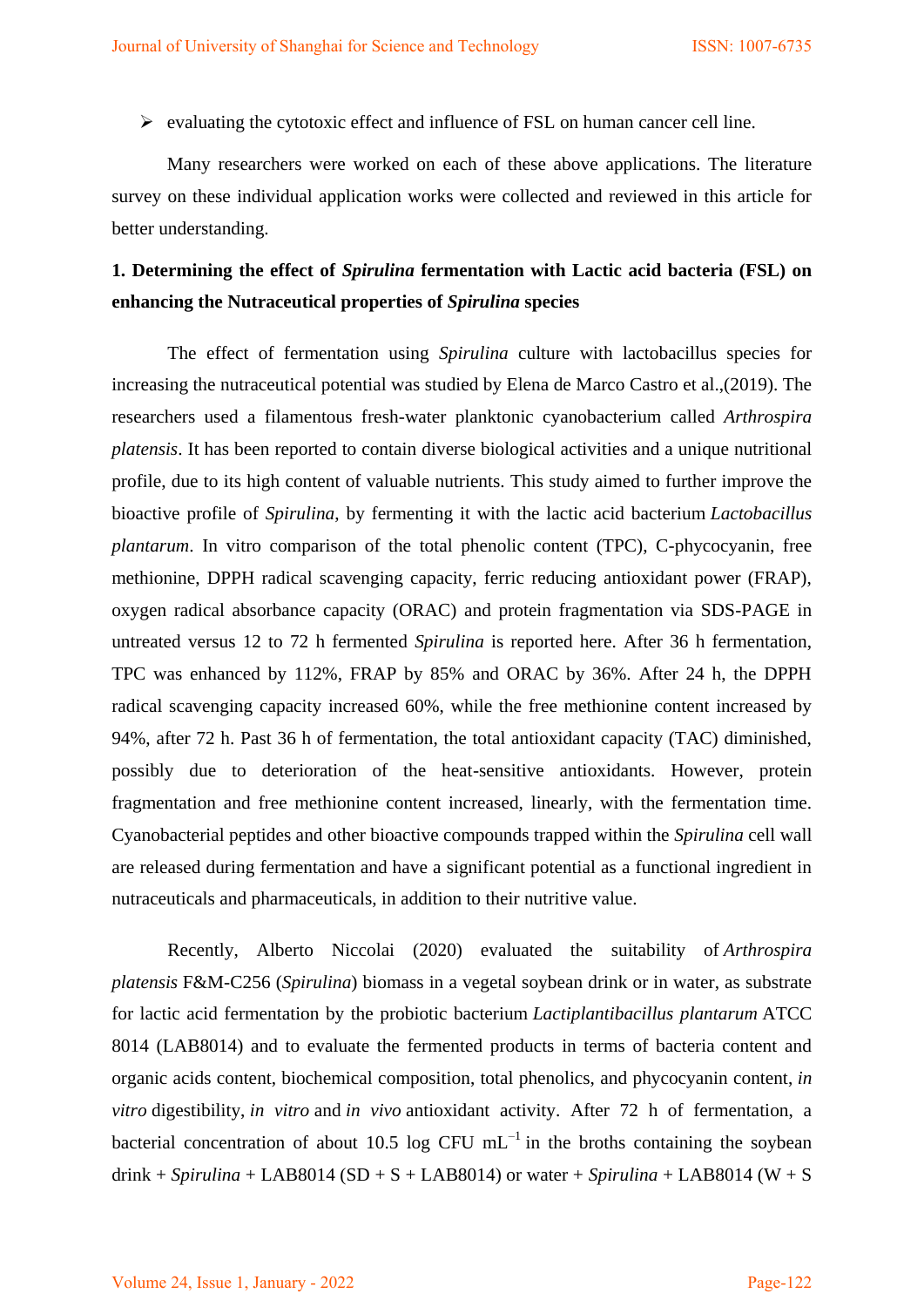+ LAB8014) was found. Lactic acid concentration reached similar values (about 1.7 g  $L^{-1}$ ) in the two broths, while a different acetic acid concentration between  $SD + S + LAB8014$  and  $W + S + LAB8014$  broths was observed (7.7 and 4.1 g  $L^{-1}$ , respectively). A. *platensis* biomass was shown to be a suitable substrate for LAB8014 growth. After fermentation, both broths contained a high protein content (>50%). In both broths, total phenolics, *in vitro* and *in vivo* antioxidant activity increased after fermentation (+35, +20, and +93% on average, respectively), while phycocyanin content decreased (−40% on average). Digestibility of  $W + S + LAB8014$  broth statistically improved after fermentation. This study highlights the potential of *A. platensis* F&M-C256 biomass as a substrate for the production of new functional lactose-free beverages.

In another nutraceutical studies conducted by Antonia Terpou et al., (2020) produced a novel functional Feta-type cheese with incorporated *Spirulina platensis* and studied its effect on microflora and physicochemical properties of produced cheeses. Feta cheese was prepared with pasteurized sheep milk. The effects of supplemented *S. platensis* (0.25%) was studied during manufacture and storage (4 °C) of Feta-type cheese for 60 days and compared with commercial Feta cheese. Growth and viability of Lactobacilli and Lactococci was reported higher in cheese samples containing *Spirulina* as a result the starter culture (lactic acid bacterial culture) used in Feta cheese production is not disturbed can be even enhanced by the presence of microalgae. Specifically, *S. platensis* showed a positive effect on the growth of lactobacilli while lactococci viability was detected enhanced in cheese sample with incorporated *Spirulina*. In addition, no pathogenic microorganisms were detected after the 30th day of production. Finally, incorporation of *Spirulina* significantly affected the color and mouthfeel of produced cheeses while moisture was detected higher as the content of *Spirulina* increased. To conclude, *Spirulina platensis* has great industrialization potential as an additive in dairy products and especially ones produced by Lactobacilli as starter cultures while enhancing products nutritional value in parallel.

In a very recent study, [Sylwia Scieszka](https://www.sciencedirect.com/science/article/abs/pii/S0023643821012846#!) et al., (2021) produced a lactose-free product with *Chlorella vulgaris*, by using a large amount of lactic acid bacteria (LAB). The survival rate of *Levilactobacillus brevis* in soya drink with *Chlorella vulgaris* during 30 days of storage at 4 °C was higher than in soya drinks without algae. Moreover, *Chlorella vulgaris* caused an increase in L-lactic acid production by LAB in the soya drinks. From the high concentration of bacterial cells (8.49 log CFU/mL) in the fermented soya drink with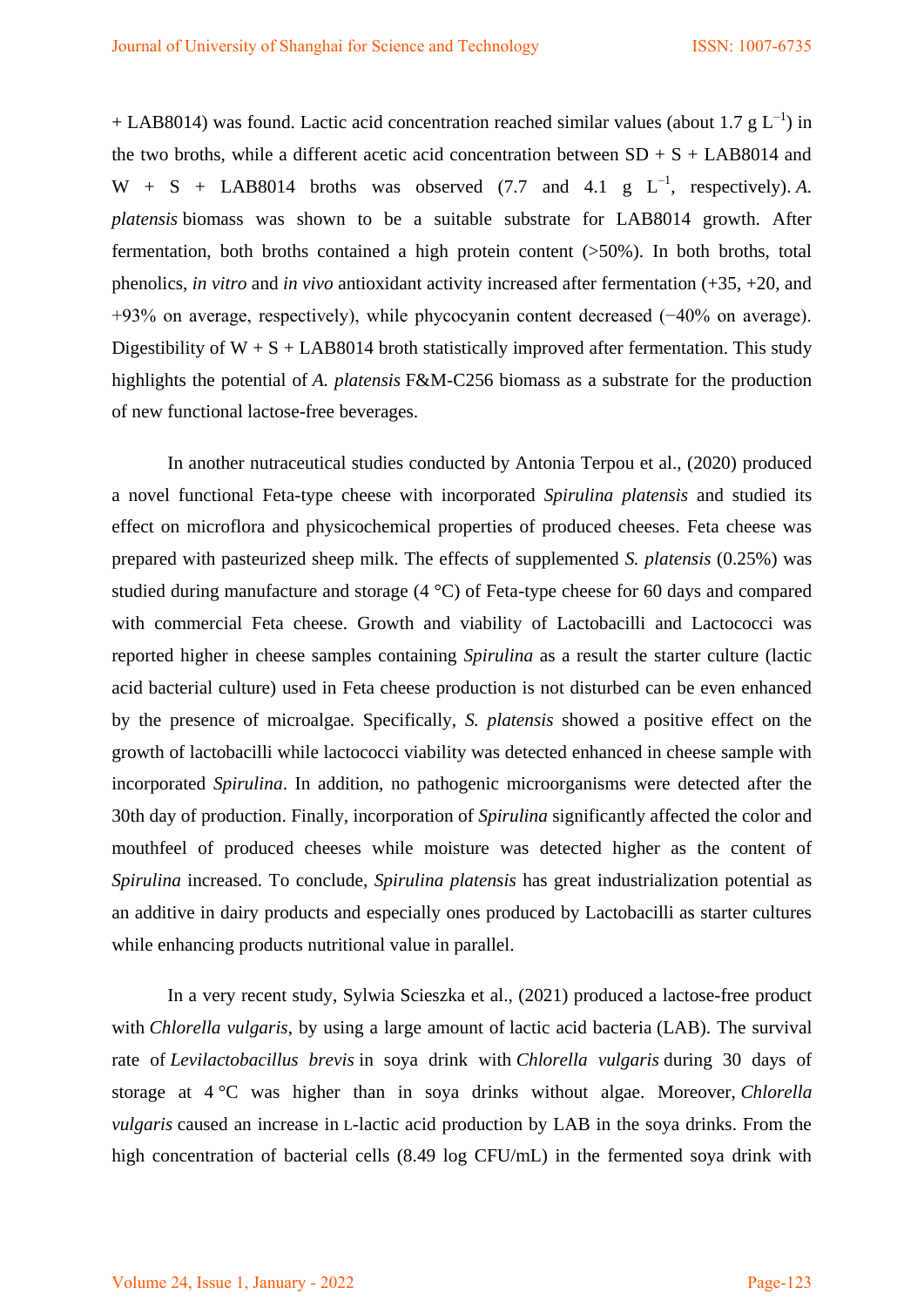algae after 30 days of storage at 4 °C, the researchers can conclude that this microalga is a promising substrate for the production of fermented beverages. Furthermore, the soya drink with the *Chlorella vulgaris* and xylitol, due to the number of bacteria, also meets the criteria for a fermented probiotic product. The bacteria introduced into the gastrointestinal tract simulator together with a soya drink after the storage period exhibited a considerably higher survival rate, thus this indicating that the matrix provided protective conditions for them. The combination of *Chlorella vulgaris* and LAB in a soya drink provides the opportunity to create a functional plant-based product and opens new horizons for the food industry.

Beheshtipour et al., (2013) signifies the viability of probiotic lactic acid bacteria during the production and storage of fermented milks in the dairy industry. Addition of microalgae into milk for the production of fermented milk in order to enhance the viability of probiotics has been the subject of recent research. *Spirulina* and *Chlorella* are the most widely noted microalgae for fermented milks. They affect not only the viability of probiotics in final product but also the sensory attributes of them. Incorporation of microalgae into probiotic fermented milks along with enhancing the viability of probiotics would increase their functional characteristic. This is because they contain a wide range of nutrients and nutraceuticals and are considered as "functional food." This article reviews the effects of supplementation of *Spirulina platensis* and *Chlorella vulgaris* into probiotic fermented milks on their different quality characteristics.

Labuzer Celekli et al., (2018) fermented milk industry comprehensive probiotic bacteria are a popular and universal issue with trade significance. There are various products are obtainable in public markets. The viability of probiotic bacteria in final product of fermented milk and yogurt products up to the time of utilization is the most important object of search in milk industry. *Spirulina* is the most vastly famous microalgae utilized for enriching fermented milk products. That incorporation of *Spirulina* into probiotic fermented products along with promoting viability of probiotic bacteria will grow their functional properties due to their critical nutrient quality which is beheld as "functional food". Addition of microalgae especially *Spirulina* into fermented milk for promoting viability of probiotics and impacts on their acidification characteristics is a topic of this discussion.

Varga et al., (2002) investigated the effect of a cyanobacterial (*Spirulina platensis*) biomass on the microflora of a probiotic fermented dairy product during storage at two temperatures. *Spirulina*-enriched and control (plain) fermented acidophilus bifidus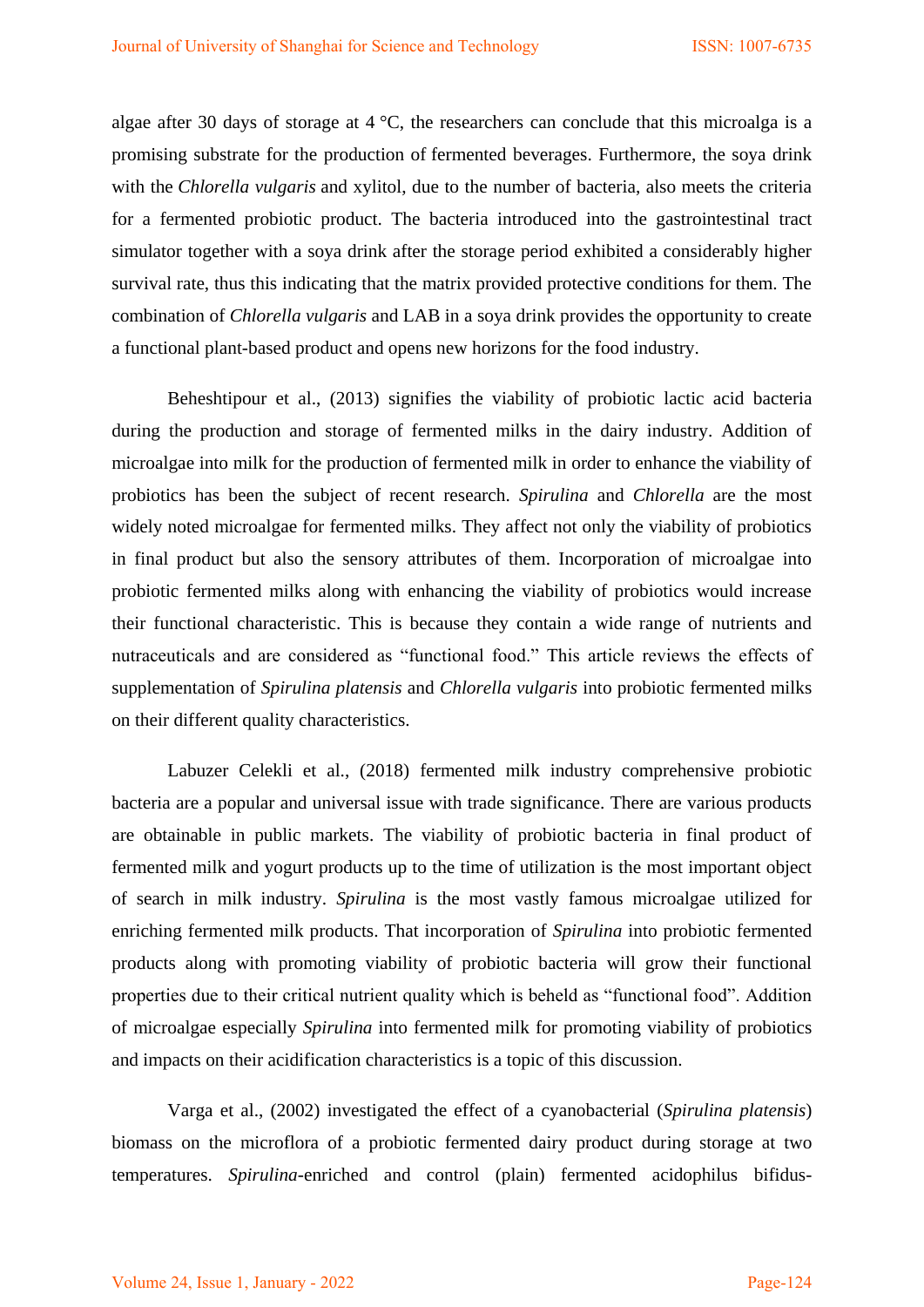thermophilus (ABT) milks were produced using a fast fermentation starter culture (ABT-4) as the source of Lactobacillus acidophilus (A), bifidobacteria (B), and *Streptococcus thermophilus* (T). Incubation took 6 h at 40°C. As for the cyanobacterial product, the S. platensis biomass was added to the process milk during stirring at pH 4.5 to 4.6. Thereafter, the ABT type fermented milks were cooled to 25°C in ice water, filled into sterile, tightly capped centrifuge tubes, further cooled at 4°C for 24 h, and then stored either at 15°C for 18 d or at 4°C for 42 d. Microbiological analyses and acidity measurements were performed at regular intervals. Our results showed that the counts of the starter organisms were satisfactory during the entire storage period at both temperatures applied in this research. The *S. platensis* biomass had a beneficial effect on the survival of ABT starter bacteria regardless of storage temperature. Post acidification was observed at 15°C, whereas pH remained stable during refrigerated storage at 4°C. The abundance of bioactive substances in *S. platensis* is of great importance from a nutritional point of view because thus the cyanobacterial biomass provides a new opportunity for the manufacture of functional dairy foods.

## **2. Investigating the effect of** *Spirulina* **fermentation with Lactic acid bacteria (FSL) on lowering the LDL cholesterol and increasing HDL cholesterol**

The effect of *Spirulina* and Lactic acid bacteria (FSL) on reducing the LDL cholesterol and/or enhancing the HDL level is investigated separately using animal models. Luciane Maria et al., (2008), used rabbits to experiment the efficiency of Spirulina in reducing LDL levels. In this work, hypercholesterolemia was induced in rabbits by feeding them a high cholesterol diet (CD, 350 mg/d) and the effects of supplementing this diet with 0.5 g/d *Spirulina* platensis was evaluated by measuring the levels of serum total-cholesterol (TC), triacylglycerols (TAG) and high-density lipoprotein (HDL-cholesterol) at the start of the experiment and after 30 d and 60 d. It was found that the levels of serum cholesterol decreased from  $1,054\pm101$  mg.dL-1 in the rabbits fed a CD without S. platensis to  $516\pm163$ mg.dL-1 to those fed with a high cholesterol diet supplemented with S. platensis (significant at p <0.0001). The addition of *Spirulina* to the cholesterolemic diet did not cause significative decrease on the levels of triacylglycerols in the animals. The levels of serum high-density lipoprotein (HDL-cholesterol) was 73±31 mg.dL-1 for rabbits fed a CD without S. platensis as compared to  $91.0 \pm 15.7$  mg.dL-1 in those fed a CD supplemented with S. platensis (significant at  $p=0.1533$ ).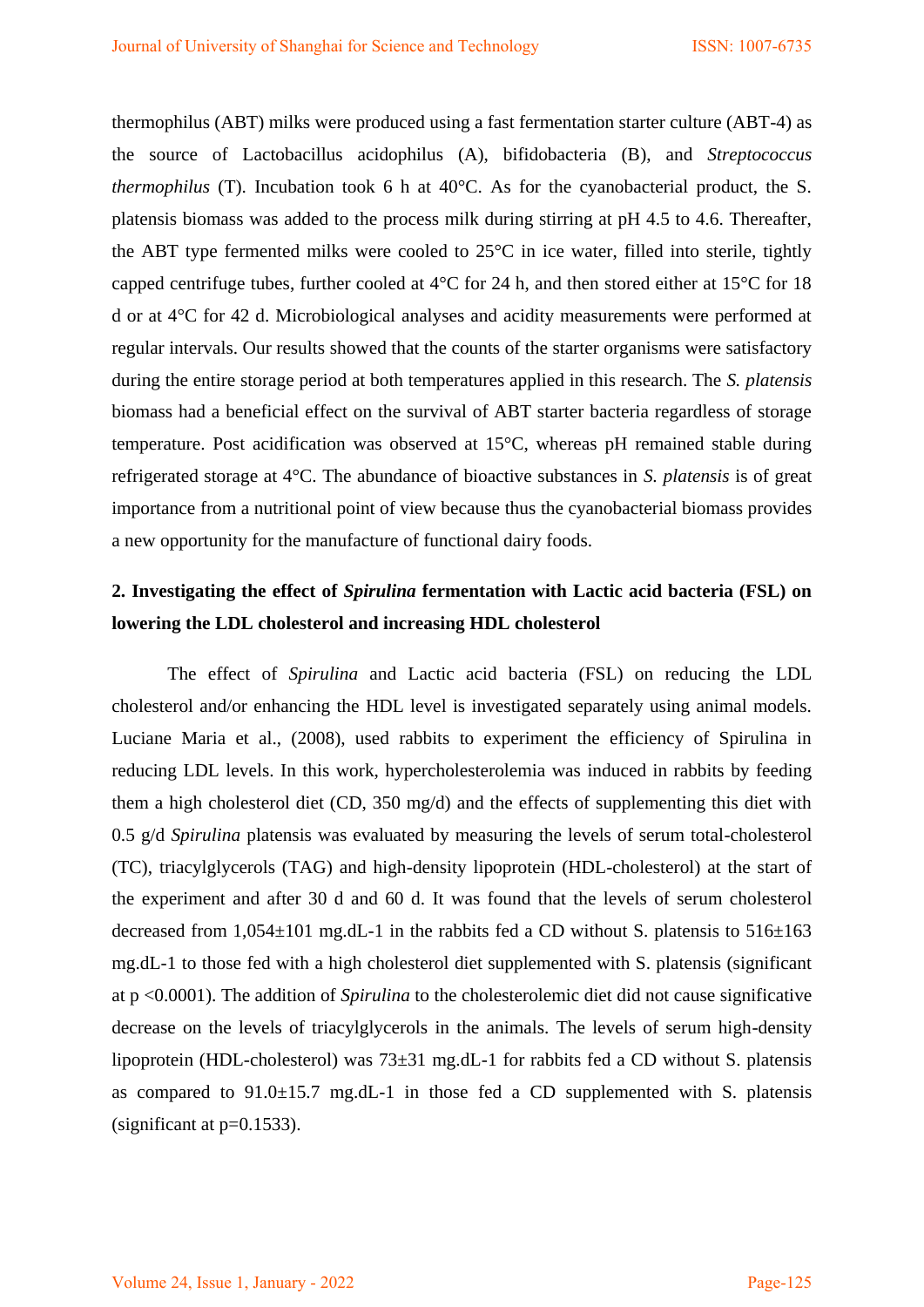Cheng-Chih Tsai et al., (2014) collected different probiotic isolates from animal and plant sources to evaluate the bile-salt hydrolase activity of probiotics *in vitro*. The deconjugation potential of bile acid was determined using high-performance liquid chromatography. HepG2 cells were cultured with probiotic strains with high BSH activity. The triglyceride (TG) and apolipoprotein B (apo B) secretion by HepG2 cells were evaluated. Our results show that the BSH activity and bile-acid deconjugation abilities of *Pediococcus acidilactici* NBHK002, *Bifidobacterium adolescentis* NBHK006, *Lactobacillus rhamnosus* NBHK007, and *Lactobacillus acidophilus* NBHK008 were higher than those of the other probiotic strains. The cholesterol concentration in cholesterol micelles was reduced within 24 h. NBHK007 reduced the TG secretion by 100% after 48 h of incubation. NBHK002, NBHK006, and NBHK007 could reduce apo B secretion by 33%, 38%, and 39%, respectively, after 24 h of incubation. The product PROBIO S-23 produced a greater decrease in the total concentration of cholesterol, low-density lipoprotein, TG, and thiobarbituric acid reactive substance in the serum or livers of hamsters with hypercholesterolemia compared with that of hamsters fed with a high-fat and high-cholesterol diet. These results show that the three probiotic strains of lactic acid bacteria are better candidates for reducing the risk of cardiovascular disease.

Sun Hee Cheong et al., (2010) investigated the anti-atherogenic effects of *Spirulina* (*Spirulina* platensis) in the New Zealand White (NZW) rabbit model. The animal had hypercholesterolemia induced by being fed a high cholesterol diet (HCD) containing 0.5% cholesterol for 4 wk, and then fed a HCD supplemented with 1 or 5% *Spirulina* (SP1 or SP5) for an additional 8 wk. *Spirulina* supplementation lowered intimal surface of the aorta by 32.2 to 48.3%, compared to HCD. Serum triglyceride (TG) and total cholesterol (TC) significantly were reduced in SP groups. After 8 wk, serum low density lipoprotein cholesterol (LDL-C) remarkably decreased by 26.4% in SP1 and 41.2% in SP5, compared to HCD. On the other hand, high density lipoprotein cholesterol (HDL-C) was markedly increased in SP1 and SP5 compared with that in the HCD group from 2 to 8 wk. These results suggest that *Spirulina* intake can cause the reduction of hypercholesterolemic atherosclerosis, associated with a decrease in levels of serum TC, TG and LDL-C, and an elevation of HDL-C level. *Spirulina* may, therefore, be beneficial in preventing atherosclerosis and reducing risk factors for cardiovascular diseases.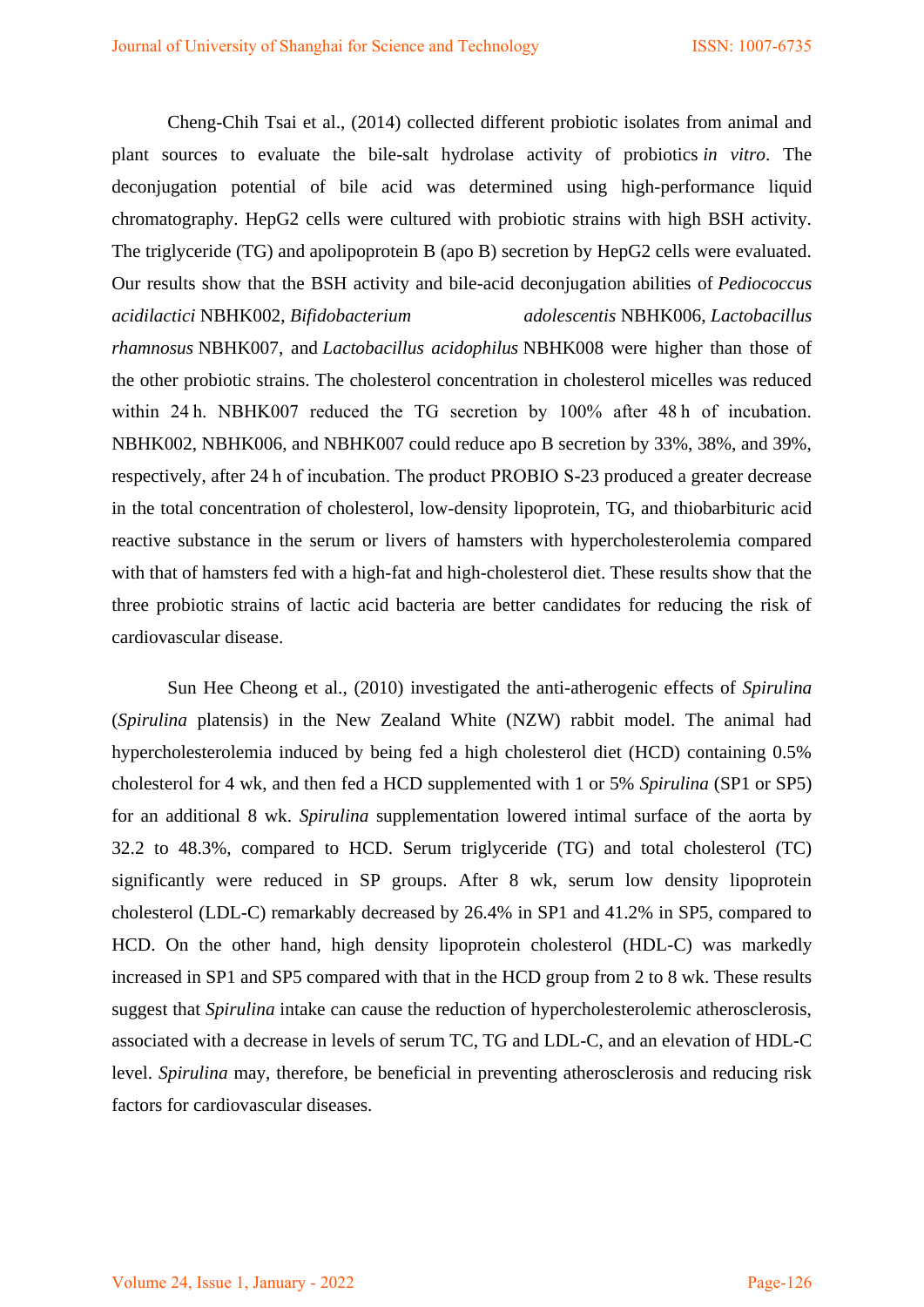Do Kyung Lee et al., (2009) reported that Lactic acid bacteria (LAB) are beneficial probiotic organisms that contribute to improved nutrition, microbial balance, and immunoenhancement of the intestinal tract, as well as lower cholesterol. Although present in many foods, most trials have been in spreads or dairy products. Here the researchers tested whether *Bifidobacteria* isolates could lower cholesterol, inhibit harmful enzyme activities, and control fecal water content. *In vitro* culture experiments were performed to evaluate the ability of *Bifidobacterium* spp. isolated from healthy Koreans (20~30 years old) to reduce cholesterol-levels in MRS broth containing polyoxyethanylcholesterol sebacate. Animal experiments were performed to investigate the effects on lowering cholesterol, inhibiting harmful enzyme activities, and controlling fecal water content. For animal studies, 0.2 ml of the selected strain cultures ( $10^8 \sim 10^9$  CFU/ml) were orally administered to SD rats (fed a highcholesterol diet) every day for 2 weeks. *B. longum* SPM1207 reduced serum total cholesterol and LDL levels significantly  $(p < 0.05)$ , and slightly increased serum HDL. *B*. *longum* SPM1207 also increased fecal LAB levels and fecal water content, and reduced body weight and harmful intestinal enzyme activities. Daily consumption of *B. longum* SPM1207 can help in managing mild to moderate hypercholesterolemia, with potential to improve human health by helping to prevent colon cancer and constipation.

Changlu Ma et al., (2019) isolated about 85 strains of lactic acid bacteria from corn silage and analyzed *in vitro* for their cholesterol removal, NPC1L1 protein down-regulation and bile salt deconjugation ability, respectively. Nineteen strains were selected for further analysis for their probiotic potential. Finally, 3 strains showing better probiotic potential were evaluated for their cholesterol-lowering activity in hamsters. The strains showing the greater cholesterol removal and NPC1L1 protein down-regulation activity had no significant effects on serum and hepatic cholesterol levels in hamsters (*p* > 0.05). However, *Lactobacillus plantarum* CAAS 18008 ( $1 \times 10^9$  CFU/d) showing the greater bile salt deconjugation ability significantly reduced serum low-density lipoprotein cholesterol, total cholesterol, and hepatic total cholesterol levels by  $28.8\%$ ,  $21.7\%$ , and  $30.9\%$ , respectively ( $p < 0.05$ ). The cholesterollowering mechanism was attributed to its bile salt hydrolase activity, which enhanced daily fecal bile acid excretion levels and thereby accelerated new bile acid synthesis from cholesterol in liver. This study demonstrated that the strains showing greater cholesterol removal and NPC1L1 protein down-regulation activity *in vitro* hardly reveal cholesterollowering activity *in vivo*, whereas the strains showing greater bile salt deconjugation ability *in vitro* has large potential to decrease serum cholesterol levels *in vivo*.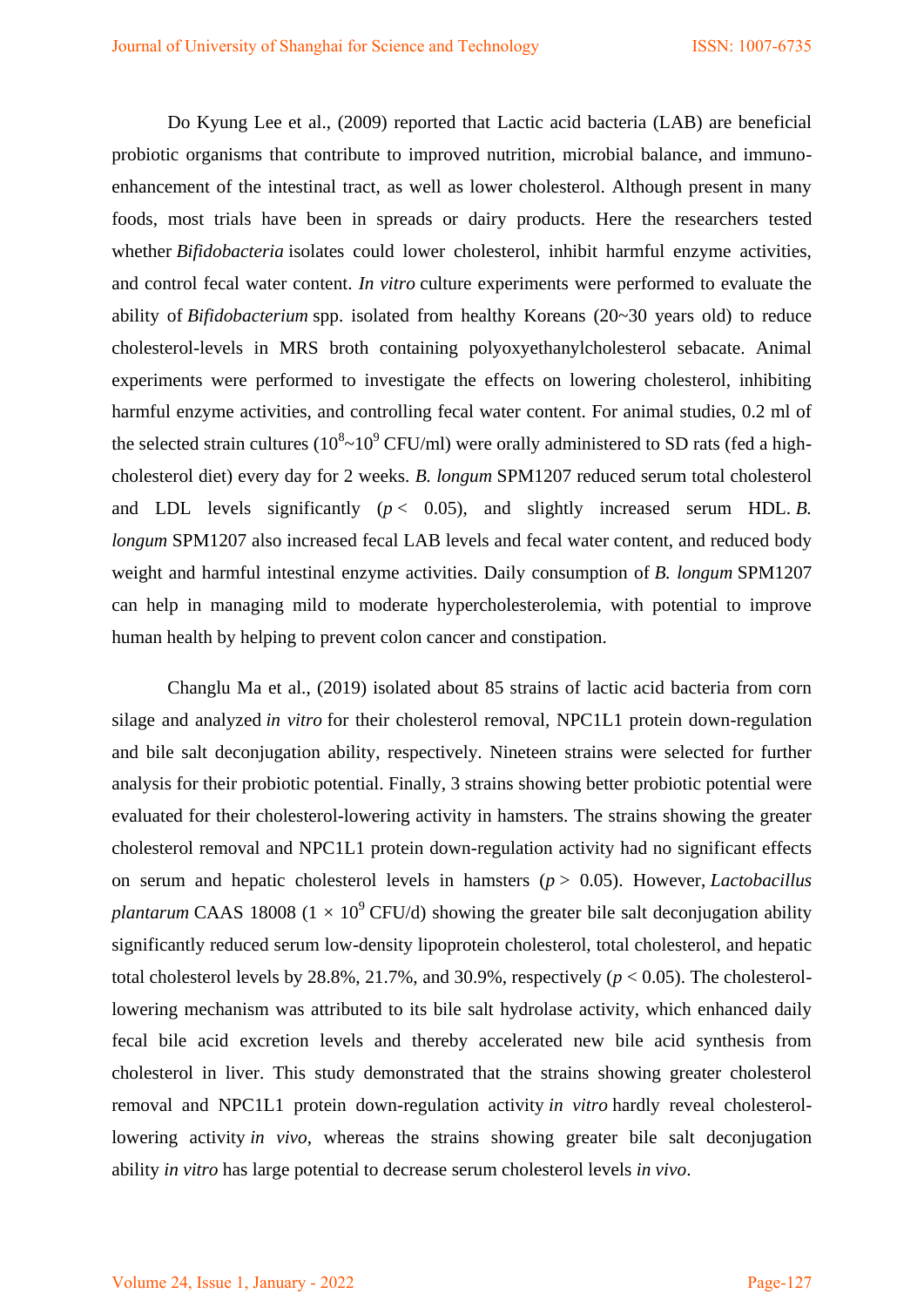# **3. Evaluating the cytotoxic effect and influence of FSL on human colon cancer cell line Caco-2**

It has been reported very significantly about the anticancer properties of *Spirulina* spp worldwide. Agnieszka Smieszek et al., (2017) studied the anticancer properties of *Spirulina platensis* (SP) on human colon cancer cell line (Caco-2). It is a blue-green microalga that has recently raised attention not only as a nutritional component, but also as a source of bioactivities that have therapeutic effects and may find application in medicine, including cancer treatment. In their study the researchers determined the cytotoxic effect of *S. platensis* filtrates (SPF) on human colon cancer cell line Caco-2. Three concentrations of SPF were tested—1.25%, 2.5%, and 5% (v/v). Researchers have found that the highest concentration of SPF exerts the strongest anti-proliferative and pro-apoptotic effect on Caco-2 cultures. The SPF negatively affected the morphology of Caco-2 causing colony shrinking and significant inhibition of metabolic and proliferative activity of cells. The wound-healing assay showed that the SPF impaired migratory capabilities of Caco-2. This observation was consistent with lowered mRNA levels for metalloproteinases. Furthermore, SPF decreased the transcript level of pro-survival genes (cyclin D1, surviving, and c-Myc) and reduced the autocrine secretion of Wnt-10b. The cytotoxic effect of SPF involved the modulation of the Bax and Bcl-2 ratio and a decrease of mitochondrial activity, and was related with increased levels of intracellular reactive oxygen species (ROS) and nitric oxide (NO). Moreover, the SPF also caused an increased number of cells in the apoptotic sub-G0 phase and up-regulated expression of mir-145, simultaneously decreasing expression of mir-17 and 146. Obtained results indicate that SPF can be considered as an agent with anti-cancer properties that may be used for colon cancer prevention and treatment.

Very recently, Braune et al., (2021) reported that the application of cytostatic drugs or natural substances to inhibit cancer growth and progression is an important and evolving subject of cancer research. There has been a surge of interest in marine bioresources, particularly algae, as well as cyanobacteria and their bioactive ingredients. Dried biomass products of *Arthrospira* and *Chlorella* have been categorized as "generally recognized as safe" (GRAS) by the US Food and Drug Administration (FDA). Of particular importance is an ingredient of *Arthrospira:* phycocyanin, a blue-red fluorescent, water-soluble and nontoxic biliprotein pigment. It is reported to be the main active ingredient of *Arthrospira* and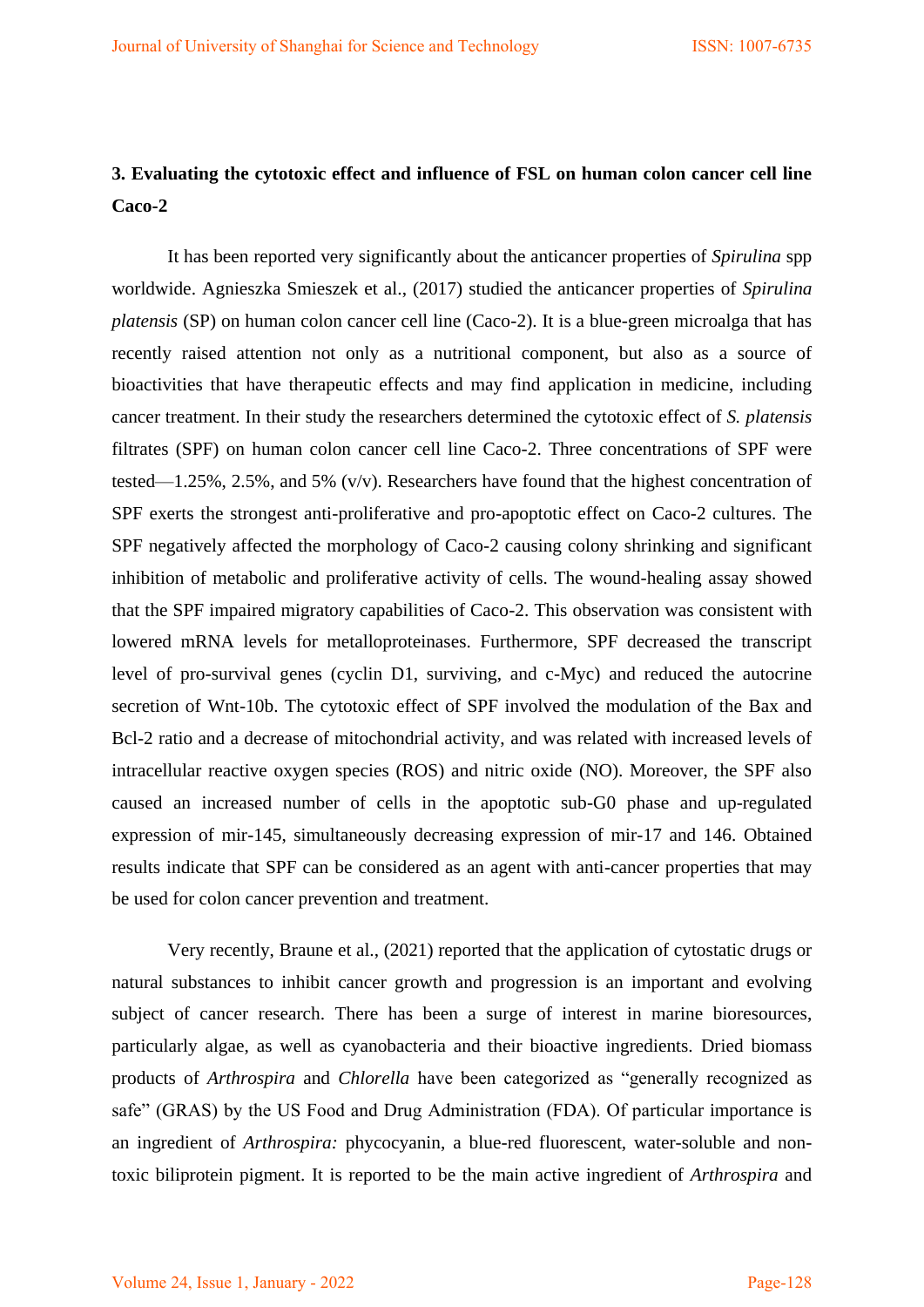was shown to have therapeutic properties, including anti-oxidant, anti-inflammatory, immune-modulatory and anticancer activities. In the present review, in vitro and in vivo data on the effects of phycocyanin on various tumor cells and on cells from healthy tissues are summarized. The existing knowledge of underlying molecular mechanisms, and strategies to improve the efficiency of potential phycocyanin based anti-cancer therapies are discussed.

Arkadiusz Czerwonka et al., (2018) reported that *Spirulina* is a well-described and popular dietary supplement derived from *Arthrospira* algae. In their study, the anticancer potential of a water extract of a commercial *Spirulina* product (SE) against the human nonsmall-cell lung carcinoma A549 cell line was evaluated. After qualitative analysis, the researchers investigated the effect of SE on cell viability, proliferation, and morphology. Furthermore, the influence of SE on regulation of the cell cycle, induction of apoptosis in lung cancer cells, and expression of cell cycle/apoptosis-related proteins was evaluated. Additionally, the researchers examined the cytotoxic effect of SE on normal human skin fibroblasts (HSF). Our studies revealed that SE significantly reduced cancer cell viability and proliferation, which was accompanied by cell cycle inhibition in the  $G_1$  phase, induction of apoptosis, and prominent morphological changes. Moreover, they detected no cytotoxic effect of the tested *Spirulina* extract on normal skin fibroblasts. Our molecular studies demonstrated that SE reduced the phosphorylation of Akt and Rb proteins, reduced the expression of cyclin D1 and CDK4, and increased the Bax to Bcl-2 ratio in the A549 cells. In conclusion, the results obtained provide evidence of the anti-cancer activity of the commercial *Spirulina* product against lung cancer cells and strongly support the knowledge of the chemopreventive properties of *Spirulina*.

Renata Koníckova et al (2014) highlighted the application of *Spirulina platensis* as a as a dietary supplement due to its hypocholesterolemic properties. Among other bioactive substances, it is also rich in tetrapyrrolic compounds closely related to bilirubin molecule, a potent antioxidant and anti-proliferative agent. The aim of our study was to evaluate possible anticancer effects of *S. platensis* and *S. platensis-derived* tetrapyrroles using an experimental model of pancreatic cancer. The anti-proliferative effects of *S. platensis* and its tetrapyrrolic components [phycocyanobilin (PCB) and chlorophyllin, a surrogate molecule for chlorophyll A] were tested on several human pancreatic cancer cell lines and xenotransplanted nude mice. The effects of experimental therapeutics on mitochondrial reactive oxygen species (ROS) production and glutathione redox status were also evaluated. Compared to untreated cells,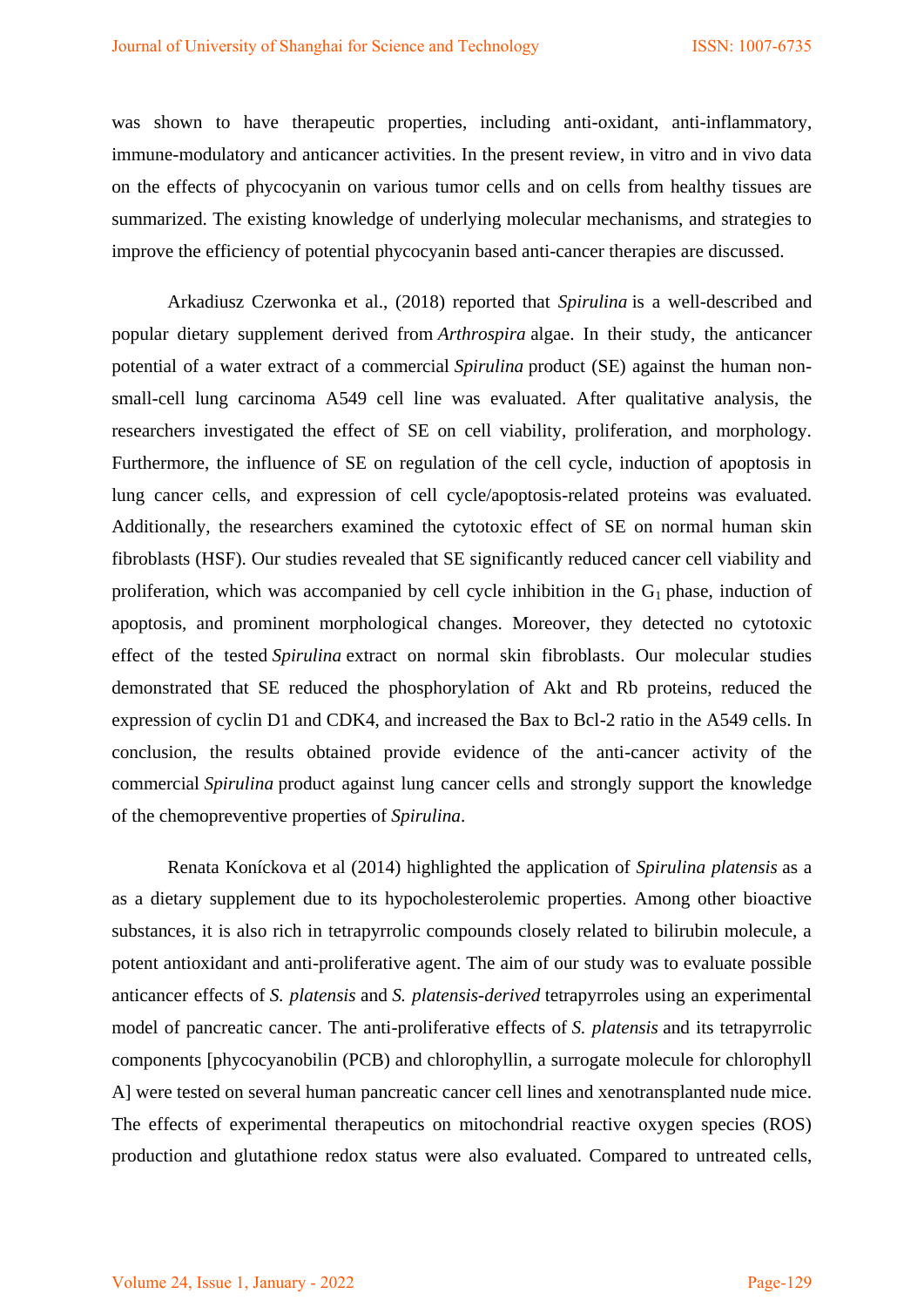experimental therapeutics significantly decreased proliferation of human pancreatic cancer cell lines *in vitro* in a dose-dependent manner (from 0.16 g-L-1 [S. *platensis]*, 60 μΜ [PCB], and 125 μΜ [chlorophyllin], p<0.05). The anti-proliferative effects of *S. platensis* were also shown *in vivo*, where inhibition of pancreatic cancer growth was evidenced since the third day of treatment ( $p < 0.05$ ). All tested compounds decreased generation of mitochondrial ROS and glutathione redox status (p = 0.0006; 0.016; and 0.006 for *S. platensis*, PCB, and chlorophyllin, respectively). In conclusion, *S. platensis* and its tetrapyrrolic components substantially decreased the proliferation of experimental pancreatic cancer. These data support a chemopreventive role of this edible alga. Furthermore, it seems that dietary supplementation with this alga might enhance systemic pool of tetrapyrroles, known to be higher in subjects with Gilbert syndrome.

#### **CONCLUSION**

Functional foods have raised within the industrial production era. In this context, microalgae have become an innovative and promising resource of nutritional supplements as they are commercially cultivated to produce valuable compounds, including protein, pigments, lipids, essential amino acids, monounsaturated and polyunsaturated fatty acids, carotenoids, steroids and vitamins, among others. Specifically, *Spirulina platensis* which has recognized as safe (GRAS) for human consumption, provides important properties such as anti-cancer and anti-hypertensive activity, immune system enhancement, high content of antioxidants, vitamins and trace elements and belongs to the category of superfoods. *Spirulina* shows strong invulnerable animating impacts, shows antiviral movement against an assortment of hurtful infections. It appears guarantee as a malignant growth precaution operator and in the treatment of tumours. *Spirulina* appears far extending cardiovascular advantages counting improvement of blood lipid profiles, aversion of atherosclerosis, and control of hypertension. Notwithstanding high levels of provitamin A, dried smaller scale green growth can give different supplements including proteins, minerals, nutrients, and cancer prevention agents. World creation of consumable green growth and green growth items to be utilized as dietary enhancements, nourishment added substances, practical nourishments, and medications has arrived at a huge number of tons every year after research which has demonstrated its significance.

### **CONFLICT OF INTEREST**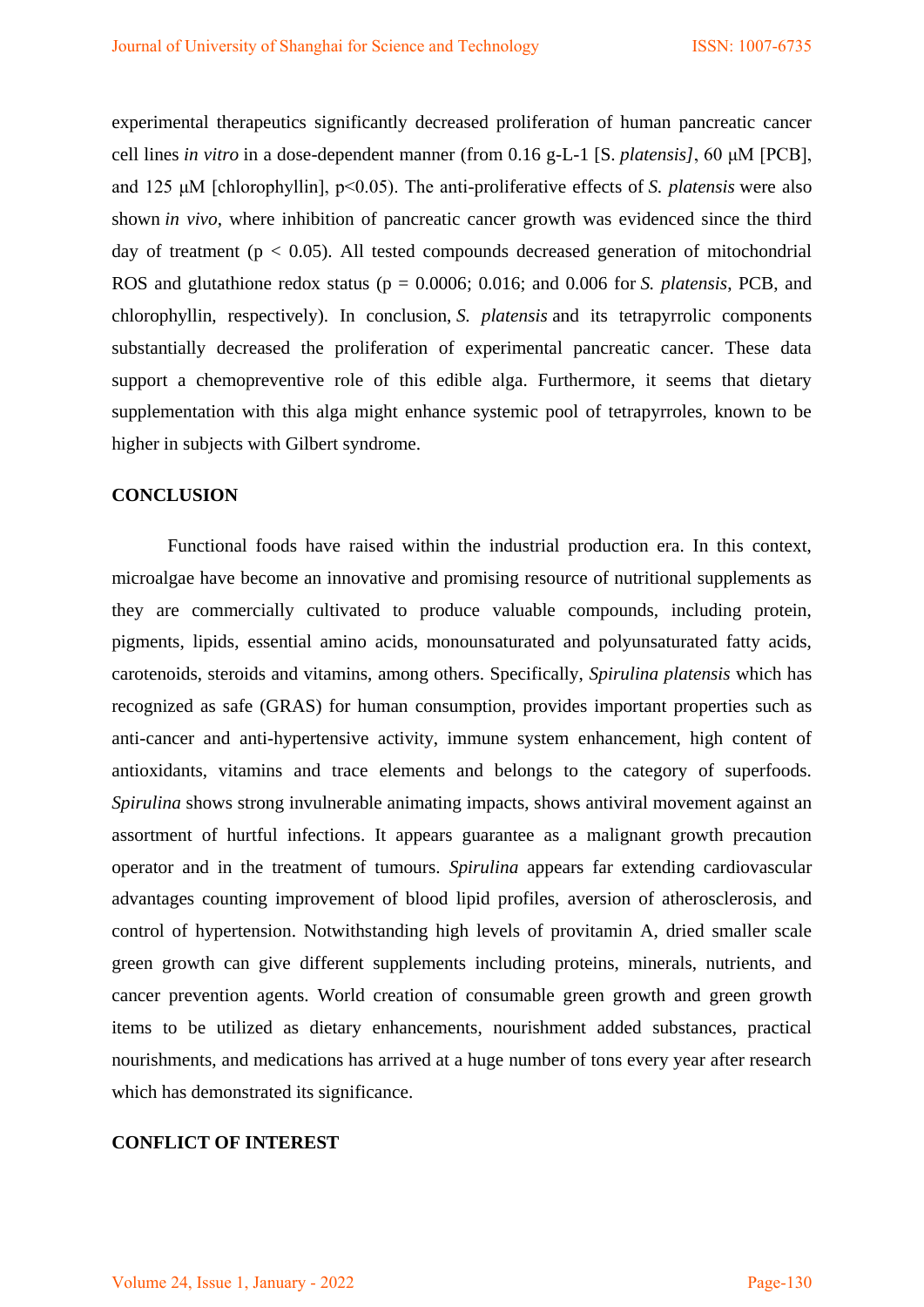Authors declare no conflict of interest

### **REFERENCES**

- 1. Agnieszka Smieszek, Ewa Giezek, Martyna Chrapiec. The Influence of *Spirulina* platensis Filtrates on Caco-2 Proliferative Activity and Expression of Apoptosis-Related microRNAs and MRNA. Mar. Drugs 2017, 15: 65-71.
- 2. [Alberto Niccolai,](https://www.ncbi.nlm.nih.gov/pubmed/?term=Niccolai%20A%5BAuthor%5D&cauthor=true&cauthor_uid=33193143) [Kaja Bazec,](https://www.ncbi.nlm.nih.gov/pubmed/?term=Ba%26%23x0017e%3Bec%20K%5BAuthor%5D&cauthor=true&cauthor_uid=33193143) [Liliana Rodolfi,](https://www.ncbi.nlm.nih.gov/pubmed/?term=Rodolfi%20L%5BAuthor%5D&cauthor=true&cauthor_uid=33193143) [Natascia Biondi.](https://www.ncbi.nlm.nih.gov/pubmed/?term=Biondi%20N%5BAuthor%5D&cauthor=true&cauthor_uid=33193143) Lactic Acid Fermentation of *Arthrospira platensis* (*Spirulina*) in a Vegetal Soybean Drink for Developing New Functional Lactose-Free Beverages. Front Microbiol. 2020; 11: 56- 64.
- 3. Antonia Terpou, Loulouda Bosnea, Marios Mataragkas and Georgios Markou. Influence of Incorporated *Spirulina* platensis on the Growth of Microflora and Physicochemical Properties of Feta-Type Cheese as Functional Food. Proceedings 2020, 4: 23-31.
- 4. [Arkadiusz Czerwonka, Katarzyna Kaławaj, Adrianna Slawinska-Brych, Marta K.](https://www.sciencedirect.com/science/article/abs/pii/S0753332218332931#!)  [Lemieszek.](https://www.sciencedirect.com/science/article/abs/pii/S0753332218332931#!) Anticancer effect of the water extract of a commercial *Spirulina* (*Arthrospira platensis*) product on the human lung cancer A<sup>549</sup> cell line. [Biomedicine & Pharmacotherapy,](https://www.sciencedirect.com/science/journal/07533322) 2018; 106: 292-302.
- 5. Beheshtipour H, Mortazavian AM, Mohammadi R, Sohrabvandi S and Khosravi-Darani K. Supplementation of *Spirulina platensis* and *Chlorella vulgaris* algae into Probiotic Fermented Milks. Comprehensive Reviews in Food Science and Food Safety, 2013; 12: 144-154.
- 6. Braune S, Kruger-Genge A, Kammerer S, Jung F, Kupper. Phycocyanin from Arthrospira platensis as Potential Anti-Cancer Drug: Review of In Vitro and In Vivo Studies. Life 2021, 11: 91-98.
- 7. Changlu Ma, Shuwen Zhang, Jing Lu, Cai Zhang. Screening for Cholesterol-Lowering Probiotics from Lactic Acid Bacteria Isolated from Corn Silage Based on Three Hypothesized Pathways. Int J Mol Sci. 2019; 20(9): 2073-2079.
- 8. Cheng-Chih Tsai, Pei-Pei Lin, You-Miin Hsieh, Zi-yi Zhang. Cholesterol-Lowering Potentials of Lactic Acid Bacteria Based on Bile-Salt Hydrolase Activity and Effect of Potent Strains on Cholesterol Metabolism *In Vitro* and *In Vivo.* [The Scientific](https://www.hindawi.com/journals/tswj/)  [World Journal.](https://www.hindawi.com/journals/tswj/) [2014;](https://www.hindawi.com/journals/tswj/contents/year/2014/) 2: 146-151.